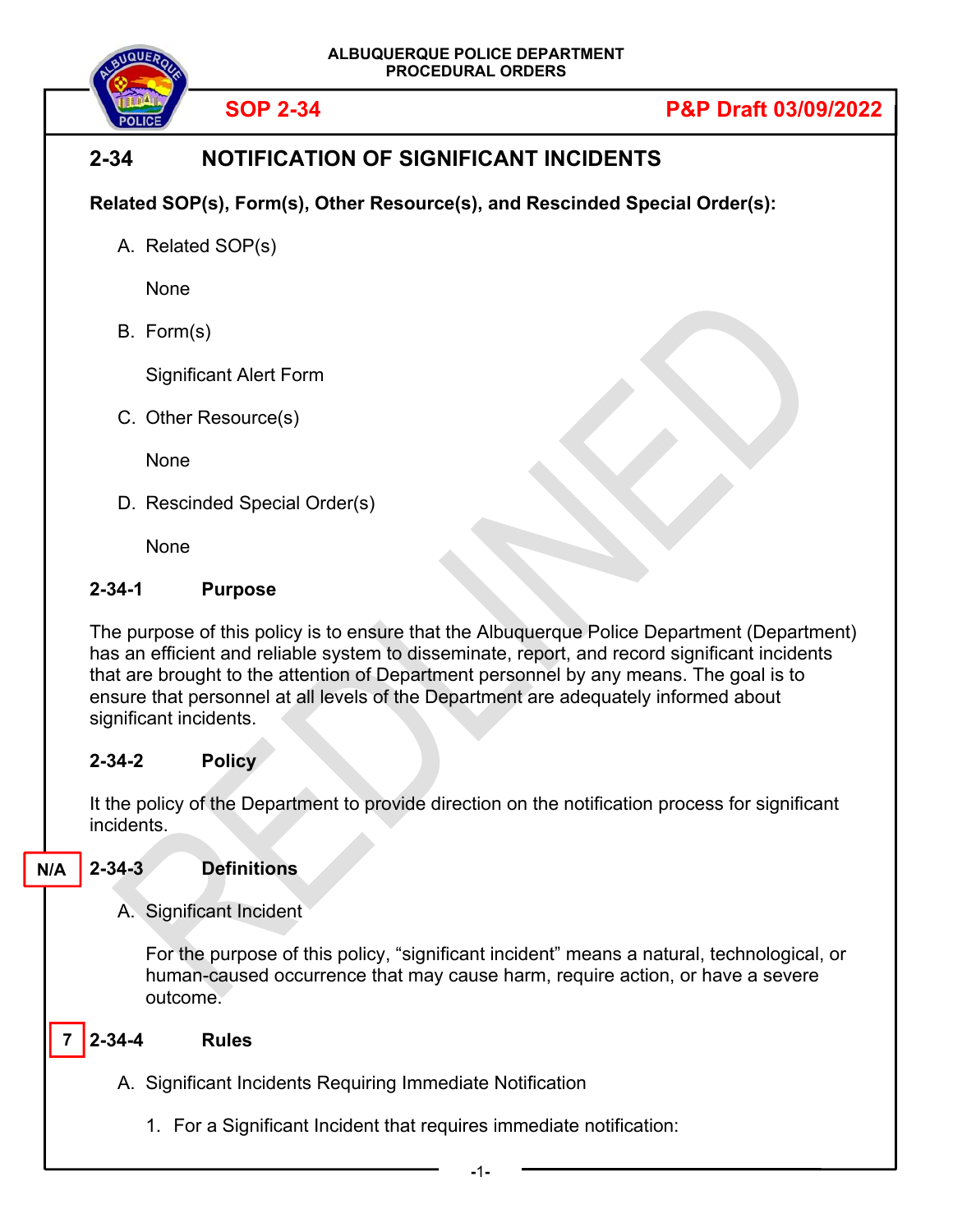#### **ALBUQUERQUE POLICE DEPARTMENT PROCEDURAL ORDERS**



# **SOP 2-34 P&P Draft 03/09/2022**

- a. The affected supervisor who is responsible for the call for service shall notify the on-duty Emergency Communications Center (ECC) shift supervisor, who shall then notify the affected area commander.
- b. If the area commander is unavailable, once it is safe to do so, the affected supervisor shall immediately notify the Deputy Chief of Police, through the chain of command.
- 2. Significant Incidents that require immediate notification include, but are not limited to:
	- a. Any incident where an individual is seriously injured, involved in a critical incident officer-involved shooting (OIS), or involved in an in-custody death;
	- b. Any incident where an officer is injured and requires hospitalization, or is killed;
	- c. Any situation where an officer has discharged a firearm;
	- d. Department personnel misconduct cases involving arrest or immediate relief of duty;
	- e. Barricaded gunmen/hostage and/or sniper situation, including times when Special Weapons and Tactics (SWAT) has been activated;
	- f. Arrests of prominent political or governmental officials likely to generate interest by media outlets;
	- g. Arrests of City personnel;
	- h. Arrests of individuals who work in the criminal justice system;
	- i. Confirmed explosion resulting in death, significant property damage or disruption of essential services; and
	- j. Airplane crashes within the Department's jurisdiction.
- B. Significant Incidents Requiring Timely Notification
	- 1. For Significant Incidents that require timely notification, the affected supervisor who is responsible for the call of service shall ensure that the information concerning the Significant Incident is disseminated through email to Department personnel.
		- a. The affected supervisor shall complete in its entirety the Significant Event Form ("sig alert") by the end of their shift.
		- b. The form is located on SharePoint at Sig Alert.
		- c. Significant Incident alerts and emails sometimes contain private information regarding victims.
			- i. Department personnel shall treat information in Significant Incident alerts and emails confidential.
			- ii. If the affected supervisor would like to publicize the Significant Incident, they shall notify the Department's Public Information Officer (PIO), unless authorization to publicize the Significant Incident is granted by the Chief of Police or their designee.
	- 2. Significant Incidents that require timely notification include, but are not limited to:
		- a. Traffic crashes involving police vehicles where any person is hospitalized;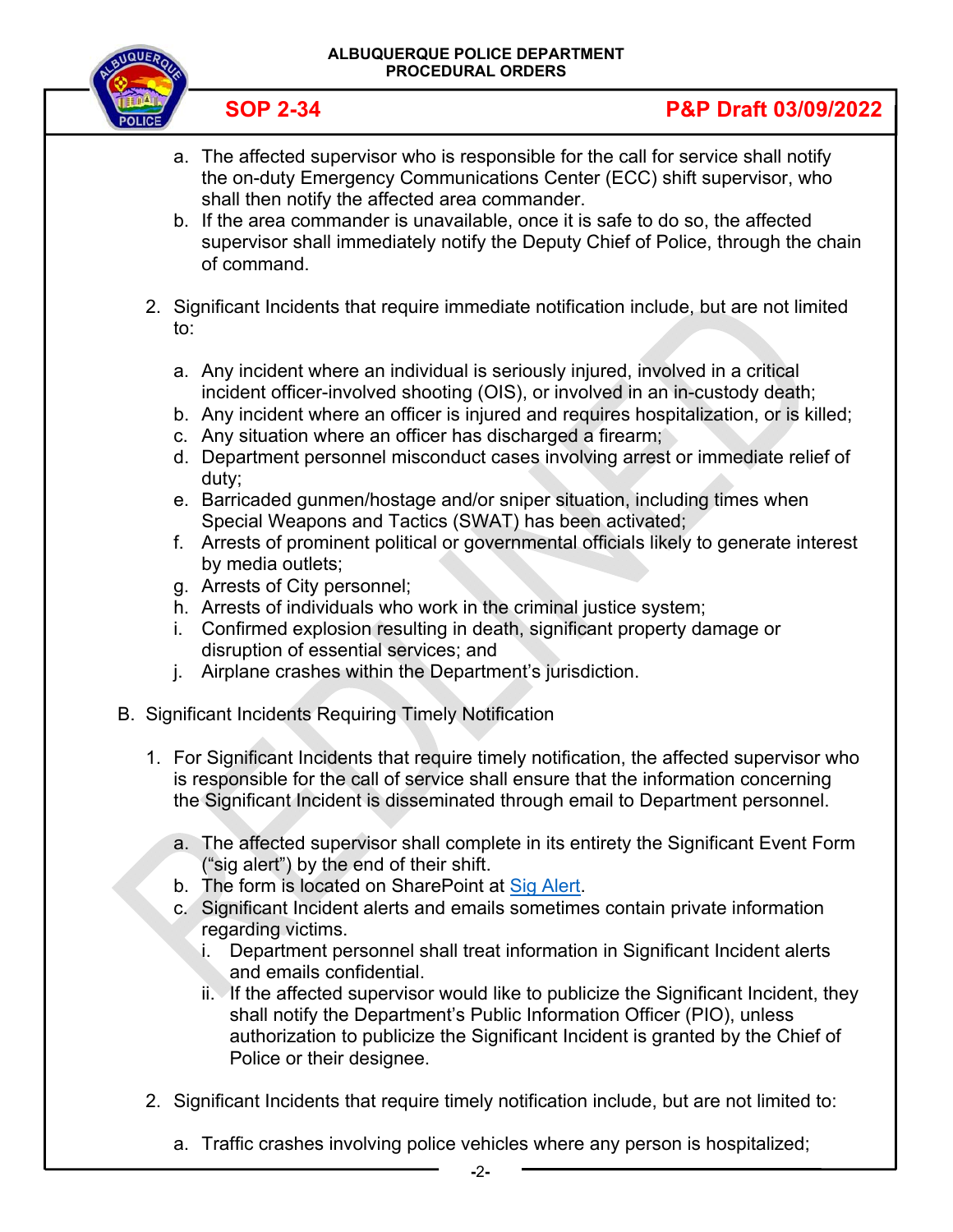

- b. Any incident where a member of the public is struck with a projectile from a firearm and is injured or killed, excluding officer involved shootings;
- c. Homicides, suspicious deaths, all deaths of a child and traffic crash fatalities;
- d. Bank robberies;
- e. Missing or abducted juveniles, or when an AMBER Alert has been initiated;
- f. Arrest of individual(s) that pose a danger to the community;
- g. Arrest of individuals that are known repeat offenders; and
- h. Any other unexpected event that would be considered sensational and of wide news media interest.
- C. Current or On-Going Significant Incidents
	- 1. The on-duty ECC shift supervisor shall be responsible for initiating a Significant Event Form for the following:
		- a. SWAT activations, including the location of the incident; and
		- b. Fatal call-outs that provide the location and no other information.
	- 2. The affected supervisor shall be responsible for completing in its entirety a Significant Event Form with the final information upon the completion of the Significant Incident.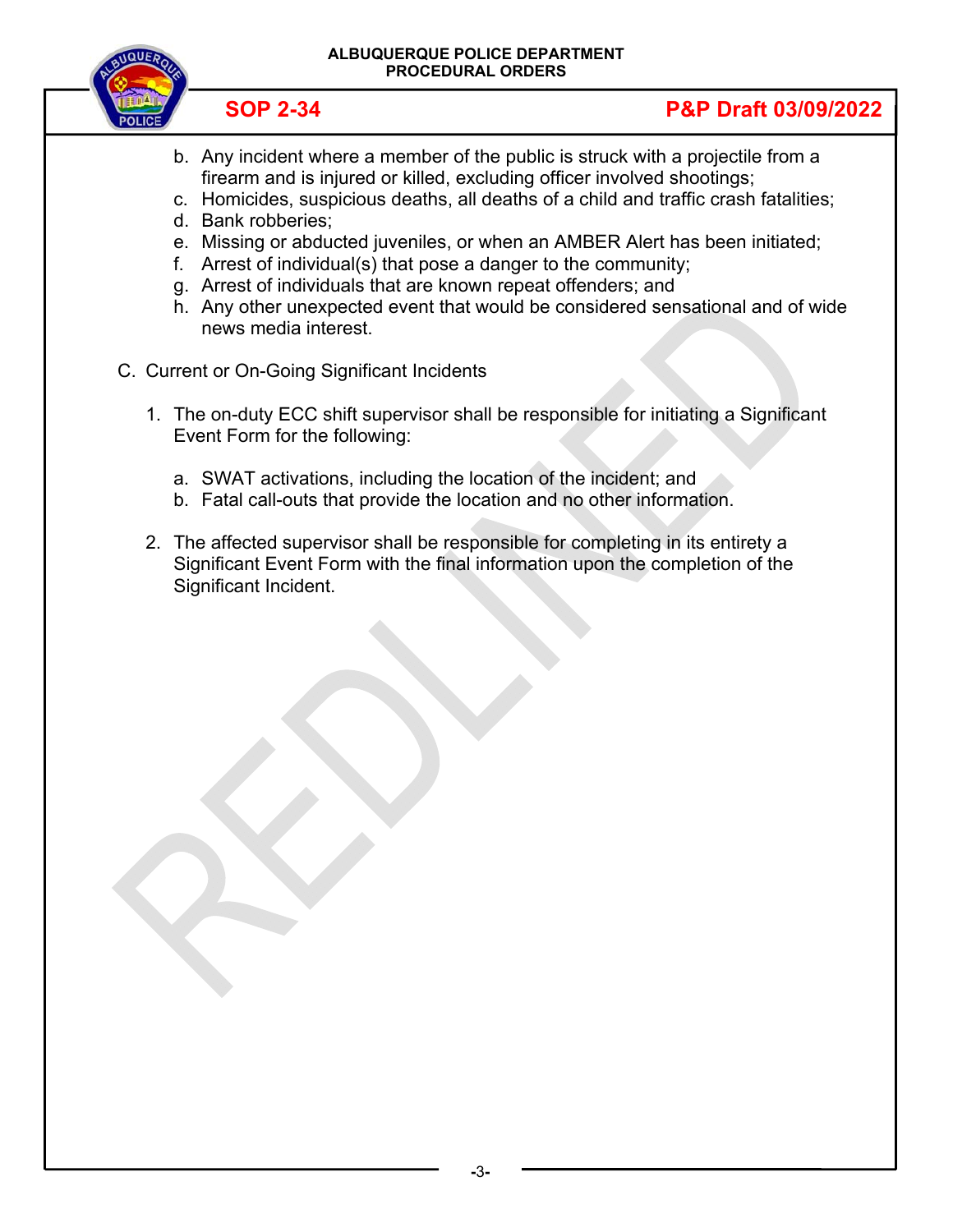

#### **2-34 NOTIFICATION OF SIGNIFICANT INCIDENTS**

**Related SOP(s), Form(s), Other Resource(s), and Rescinded Special Order(s):** 

A. Related SOP(s)

None

B. Form(s)

Significant Alert Form

C. Other Resource(s)

None

D. Rescinded Special Order(s)

None

#### **2-34-1 Purpose**

The purpose of this policy is to ensure that the Albuquerque Police Department (Department) has an efficient and reliable system to disseminate, report, and record significant incidents that are brought to the attention of Department personnel by any means. The goal is to ensure that personnel at all levels of the Department are adequately informed about noteworthysignificant incidents.

The purpose of this policy is to provide direction on the notification process for significant incidents. The policy outlines examples of significant incidents that require immediate notification to Area Commanders, as well as significant incidents that require timely notification. This policy will aid in ensuring that the members Albuquerque Police Department Command Staff receive awareness of noteworthy significant incidents.

# **2-34-2 Policy**

It the policy of the Department to provide direction on the notification process for significant incidents. The policy outlines examples of significant incidents that require immediate notification to aArea cCommanders, as well as significant incidents that require timely notification. This policy will aid in ensuring that the members of the Albuquerque Police Department cCommand Sstaff receive awareness of noteworthy significant incidents. It is the policy of the Department to provide an efficient and reliable system to disseminate, report, and record significant incidents that are brought to the attention of Department personnel by any means. The goal is to ensure that all levels of the Department are adequately informed about noteworthy incidents.

**N/A**

**2-34-3 Definitions**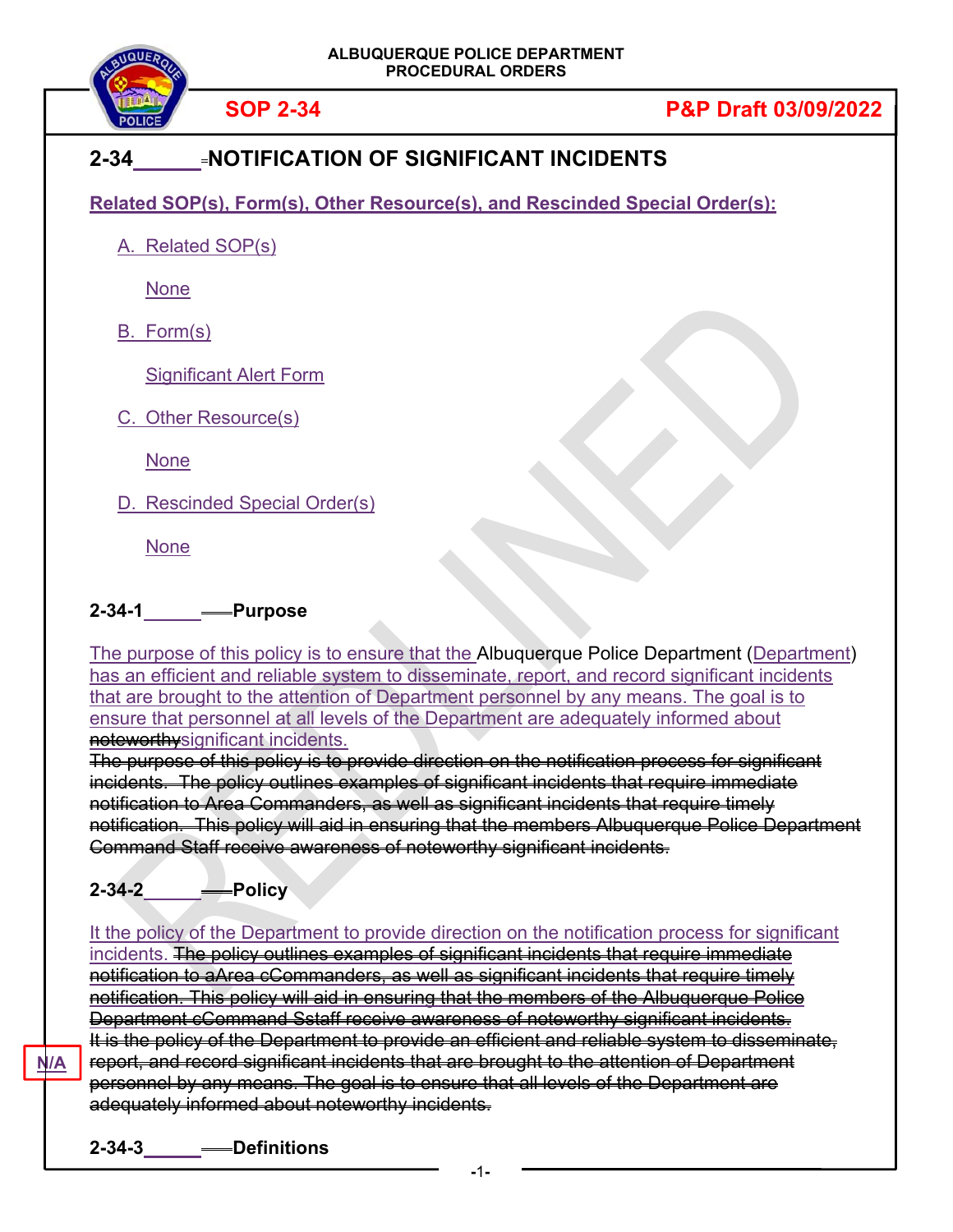



**7** 

#### **SOP 2-34 P&P Draft 03/09/2022**

#### A. Significant Incident

For the purposes of this policy, "significant incident" means a natural, technological, or human--caused occurrence that may cause harm, may require action, or have a severe outcome.

| Significant incident(s) for immediate netification shall including shut may not be limited<br><u>oranmoant moldontro i loi mimiodidto notinoditon onan moldanido. Dat may not bo mimtod</u> |  |  |  |
|---------------------------------------------------------------------------------------------------------------------------------------------------------------------------------------------|--|--|--|
|                                                                                                                                                                                             |  |  |  |

Death or serious injury to a police officer on or off duty.

Death or serious injury to others that is the result of a police action.

Homicide Callouts

Arrest of a suspect(s) that pose a danger to the community.

Arrest of a "high profile" individual (i.e., a person in a position of public trust, notorious felon, outstanding fugitive, etc.)

Any incident or arrest an officer and/or supervisor may deem noteworthy. Any incident where an individual is seriously injured or killed by an officer.;

Any incident where an officer is injured and requires hospitalization, or is killed.;

Any situation where an officer has discharged a firearm.;

Officer/EmployeeDepartment personnel misconduct cases involving arrest or immediate relief of duty.;

Barricaded gunmen/hostage and/or sniper situation, whether or not SWAT has been activated.;

Incidents of arrest involving prominent political or governmental officials likely to cause news media interest, to include all city employees.

Incidents of arrest involving anyone in the Criminal Justice System;

Confirmed explosion resulting in death, significant property damage or disruption of essential services;

Airplane crashes (disasters only).

**Significant incidents that require timely notification shall include, but are not limited to**: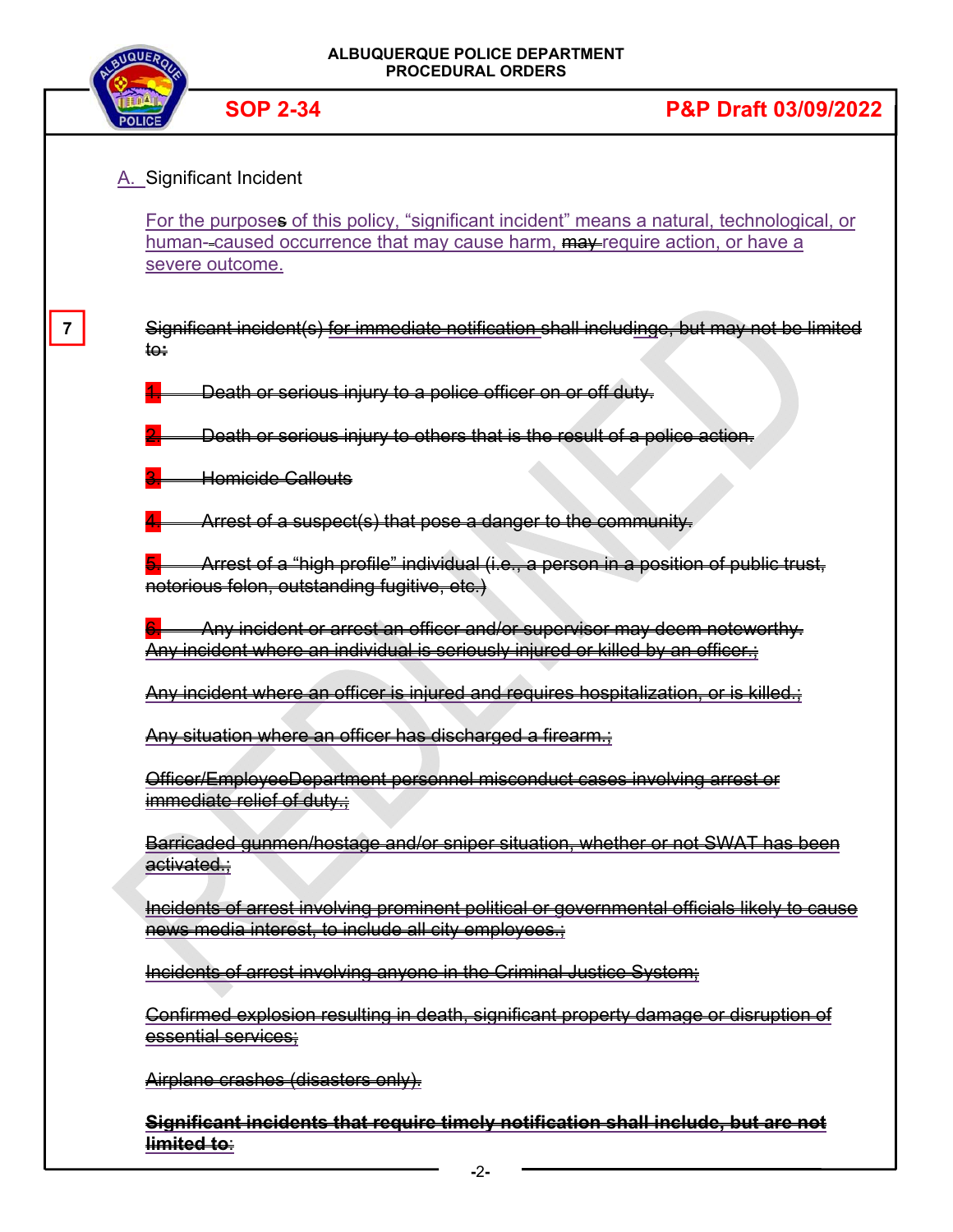



Accidents involving police vehicles where any person is hospitalized.

Any incident where a member of the public is struck with a projectile from a firearm and is injured or killed, excluding officer involved shootings.

Any other unexpected event that would be considered sensational and of wide news media interest.

Homicides, suspicious deaths, all deaths of a child and traffic fatalities.

Bank robberies.

Missing or abducted juveniles, or when the Amber Alert has been initiated.

Arrest of a suspect(s) that pose a danger to the community.

Arrest of individuals that are known repeat offenders.

**2-34-4 Rules** 

A. Significant Incidents Requiring Immediate Notification(s)

- 1. For a Significant Incident that requires immediate notification:.
	- a. The affected supervisor who is responsible for the call for service shall notify the on-duty Emergency Communications Center (ECC) shift supervisor, who shall then notify the affected area commander.
	- b. In cases wiften the Aarea Commander is not unavailable, once it is safe to do so, the affected supervisor shall immediately notify the Deputy Chief of Police, through shall be notified in an immediate manner using the chain of command. Immediate notification means making contact with the area commander or designee as soon as practical.
- 2. Significant (Someone) shallIncidents that require immediate notification include, but are not limited to: immediately notify (someone) regarding significant incident(s) including, but not limited to**:**
	- a. Any incident where an individual is seriously injured or, killed by an **efficerinvolved in a critical incidente officer-involved shooting (OIS), or involved** in an in-custody death shooting;
	- b. Any incident where an officer is injured and requires hospitalization, or is killed;
	- Any situation where an officer has discharged a firearm;
	- d. Department personnel misconduct cases involving arrest or immediate relief of duty;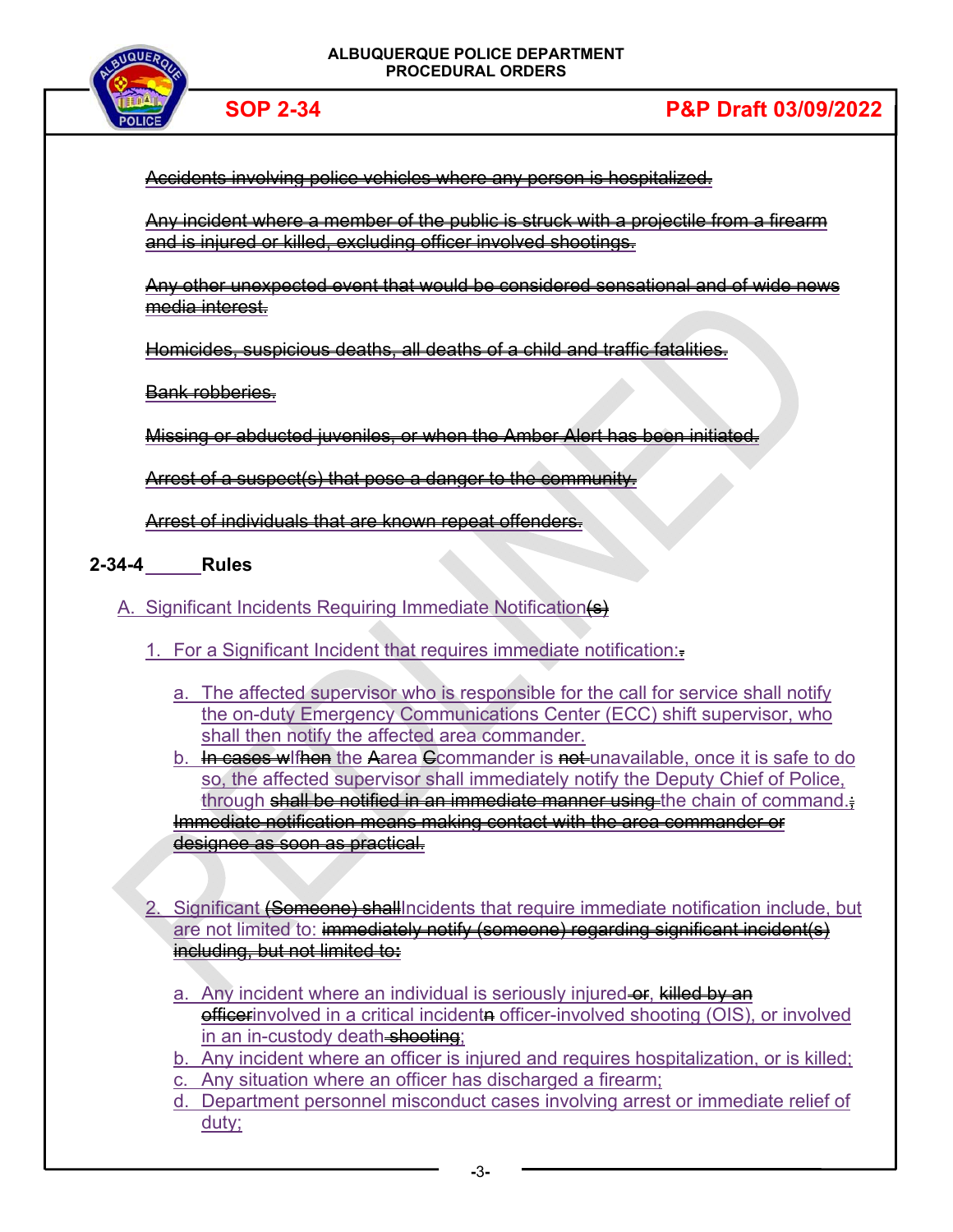| ALBUQUERQUE POLICE DEPARTMENT<br><b>PROCEDURAL ORDERS</b> |                                                                                                                                                                                                                                                                                                                                                                                                                                                  |                                                                                                                                                                                                                                                                                                                                                                |  |  |  |
|-----------------------------------------------------------|--------------------------------------------------------------------------------------------------------------------------------------------------------------------------------------------------------------------------------------------------------------------------------------------------------------------------------------------------------------------------------------------------------------------------------------------------|----------------------------------------------------------------------------------------------------------------------------------------------------------------------------------------------------------------------------------------------------------------------------------------------------------------------------------------------------------------|--|--|--|
|                                                           | <b>SOP 2-34</b>                                                                                                                                                                                                                                                                                                                                                                                                                                  | <b>P&amp;P Draft 03/09/2022</b>                                                                                                                                                                                                                                                                                                                                |  |  |  |
|                                                           | e. Barricaded gunmen/hostage and/or sniper situation, including times when<br>likely to cause generate interest by news media outlets;<br>g. Arrests of <del>interest, to include all c</del> City employees personnel;<br>$J$ justice Ssystem;<br>i. Confirmed explosion resulting in death, significant property damage or<br>disruption of essential services; and<br>Airplane crashes within the Department's jurisdiction-(disasters only). | whether or not-Special Weapons and Tactics (SWAT) has been activated;<br>Incidents of a Arrests of involving prominent political or governmental officials<br>Incidents of a Arrests of individuals who work involving anyone in the Coriminal                                                                                                                 |  |  |  |
|                                                           | <b>B. Significant Incidents Requiring Timely Notification</b>                                                                                                                                                                                                                                                                                                                                                                                    |                                                                                                                                                                                                                                                                                                                                                                |  |  |  |
|                                                           | -For Significant Incidents that require a timely notification, to                                                                                                                                                                                                                                                                                                                                                                                |                                                                                                                                                                                                                                                                                                                                                                |  |  |  |
| $7 -$                                                     | disseminated through email throughout to the Department personnel.                                                                                                                                                                                                                                                                                                                                                                               | 1. The affected supervisor who is responsible for the call of service shall ensure that<br>the information concerning athe sSignificant ilncident requiring timely notification is                                                                                                                                                                             |  |  |  |
|                                                           | end of their shift.<br><del>. The form is located on SharePoint at sig Alert.</del>                                                                                                                                                                                                                                                                                                                                                              | a. The affected supervisor shall complete in its entirety the Timely notification<br>means sending the Department sSignificant e Event fForm ("sig alert") by the<br>b. Significant incident alerts and emails contain private information regarding                                                                                                           |  |  |  |
|                                                           |                                                                                                                                                                                                                                                                                                                                                                                                                                                  | victims. Sig Alert Forms should be filled out completely to include full identifyi<br>nformation; the author of the Alert, and officers responsible for apprehensions,<br>identification of offender, etc. The form is located on SharePoint at Sig Alert.                                                                                                     |  |  |  |
|                                                           | regarding victims.<br>alerts and emails must be treated as Department confidential.                                                                                                                                                                                                                                                                                                                                                              | c. Significant Incident alerts and emails sometimes contain private information<br>Department personnel shall treat This-information in Significant Incident                                                                                                                                                                                                   |  |  |  |
|                                                           | Officer (PIO) would like to release it publicly, the PIO must be notified;<br>the Chief of Police or histheir designee.<br>Alert Forms should be filled out completely to include full identifyi<br>ntification of offender, etc.                                                                                                                                                                                                                | ii. If the affected supervisor would like to publicize the Significant Incident, $t_{\overline{z}}$<br><b>therefore, if they supervisor</b> shall notify the Department's Public Information<br>unless authorization to publicize the Significant Incident is givengranted by<br>rmation: the author of the Alert, and officers responsible for apprehensions. |  |  |  |
| <u>to:</u>                                                |                                                                                                                                                                                                                                                                                                                                                                                                                                                  | 2. Significant lincidents that require timely notification shall include, but are not limited                                                                                                                                                                                                                                                                  |  |  |  |
|                                                           | a. Accidents Traffic crashes involving police vehicles where any person is<br>hospitalized;                                                                                                                                                                                                                                                                                                                                                      |                                                                                                                                                                                                                                                                                                                                                                |  |  |  |

 **-**4**-**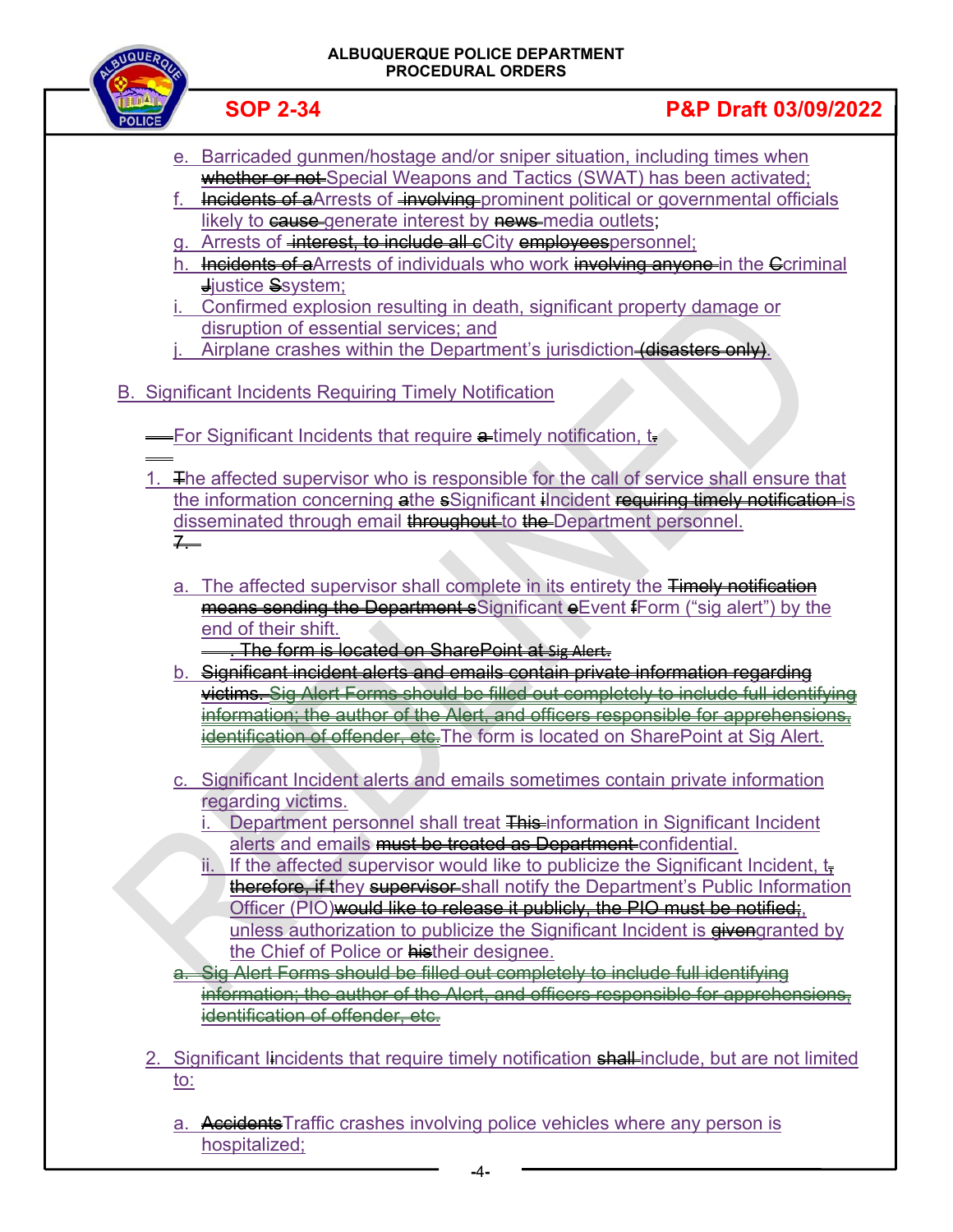| JEROIM       |  |
|--------------|--|
|              |  |
|              |  |
| <b>ILICE</b> |  |

#### **ALBUQUERQUE POLICE DEPARTMENT PROCEDURAL ORDERS**

#### **SOP 2-34 P&P Draft 03/09/2022**

- b. Any incident where a member of the public is struck with a projectile from a firearm and is injured or killed, excluding officer involved shootings;
- a. Any other unexpected event that would be considered sensational and of wide news media interest;
- c. Homicides, suspicious deaths, all deaths of a child and traffic crash fatalities; d. Bank robberies;
- e. Missing or abducted juveniles, or when thean AmberAMBER Alert has been initiated;
- Arrest of a suspectindividual(s) that pose a danger to the community; and
- g. Arrest of individuals that are known repeat offenders; and.
- h. Any other unexpected event that would be considered sensational and of wide news media interest.;

#### A. Responsibility for Notification

 For the above listed significant incidents that require **immediate notification**, notification will be made to the Area Commander by the on duty Emergency Communications Center shift supervisor. If the Area Commander is not available, then the Deputy Chief will be notified in an immediate or timely manner utilizing the chain of command; when possible. Immediate notification means making contact with the Area Commander or designee as soon as practical.

- For the above listed incidents that require **timely notification**, the department Sig Alert Form http://empleado.cabq.gov/apd/sigalert/sigalertform.html will be used. The affected supervisor shall ensure the information concerning a significant incident requiring timely notification is disseminated throughout the Department. Timely notification mean sending the sig alert form by the end of their shift. Once the form is completely filled out and sent, it will automatically be disseminated by utilizing the city e-mail system.
	- Significant incident alerts and e-mails contain private information regarding victims. This information must be treated as department confidential, therefore, if the supervisor would like to release it publicly, the PIO must be notified; and unless authorization is given by the Chief of Police or his designee.. to release the specific victim information to the media.
	- $\overline{a}$  Sig Alert Forms should be filled out completely to include full identifying information; the author of the Alert, and officers responsible for apprehensions, identification of offender, etc.
- **B.C.** Current or On-Going Significant Incidents